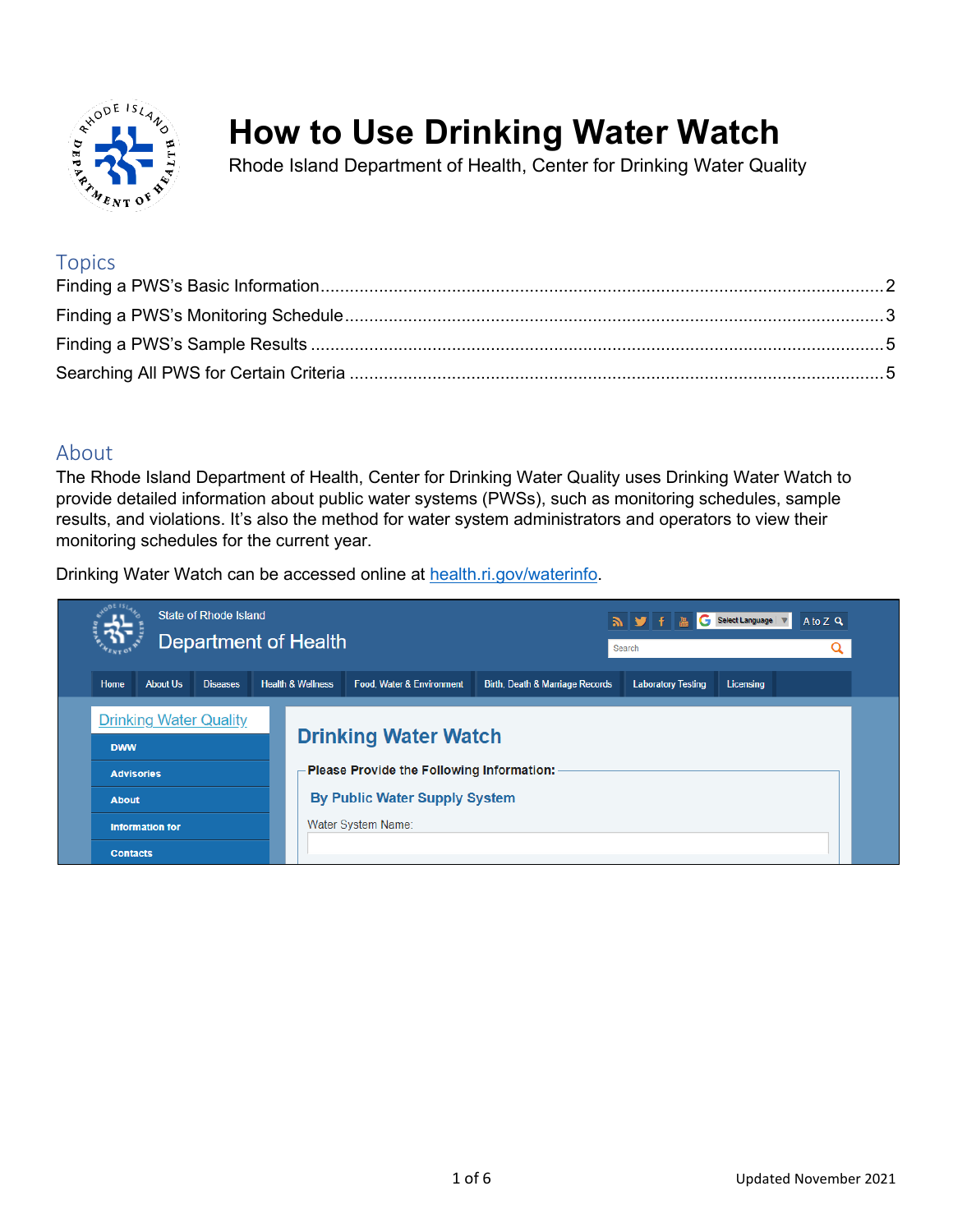## Finding a PWS's Basic Information

In the Search bars, type in the first few letters of the PWS name or PWS ID number in the corresponding field, then press 'Enter' on your keyboard or click the 'Find Water Systems' button at the bottom of the page.

| $-$ Please Provide the Following Information: $\cdot$ |  |
|-------------------------------------------------------|--|
| <b>By Public Water Supply System</b>                  |  |
| Water System Name:                                    |  |
|                                                       |  |
| Principal County Served:                              |  |
| All<br>$\check{ }$                                    |  |
| Water System Number:                                  |  |
|                                                       |  |
|                                                       |  |

**Note:** If you don't know either of these, [Searching All PWS for Certain Criteria](#page-4-1) shows you other ways to find water systems.

Find the PWS you're looking for in the list of results. To get to their PWS 'Home Screen', click on the Water System Number.



The PWS Home Screen displays a lot of information about the system, such as

- Mailing address,
- Contact information,
- What type of water source is used (e.g., groundwater/wells, surface water), and
- Any connection to other PWSs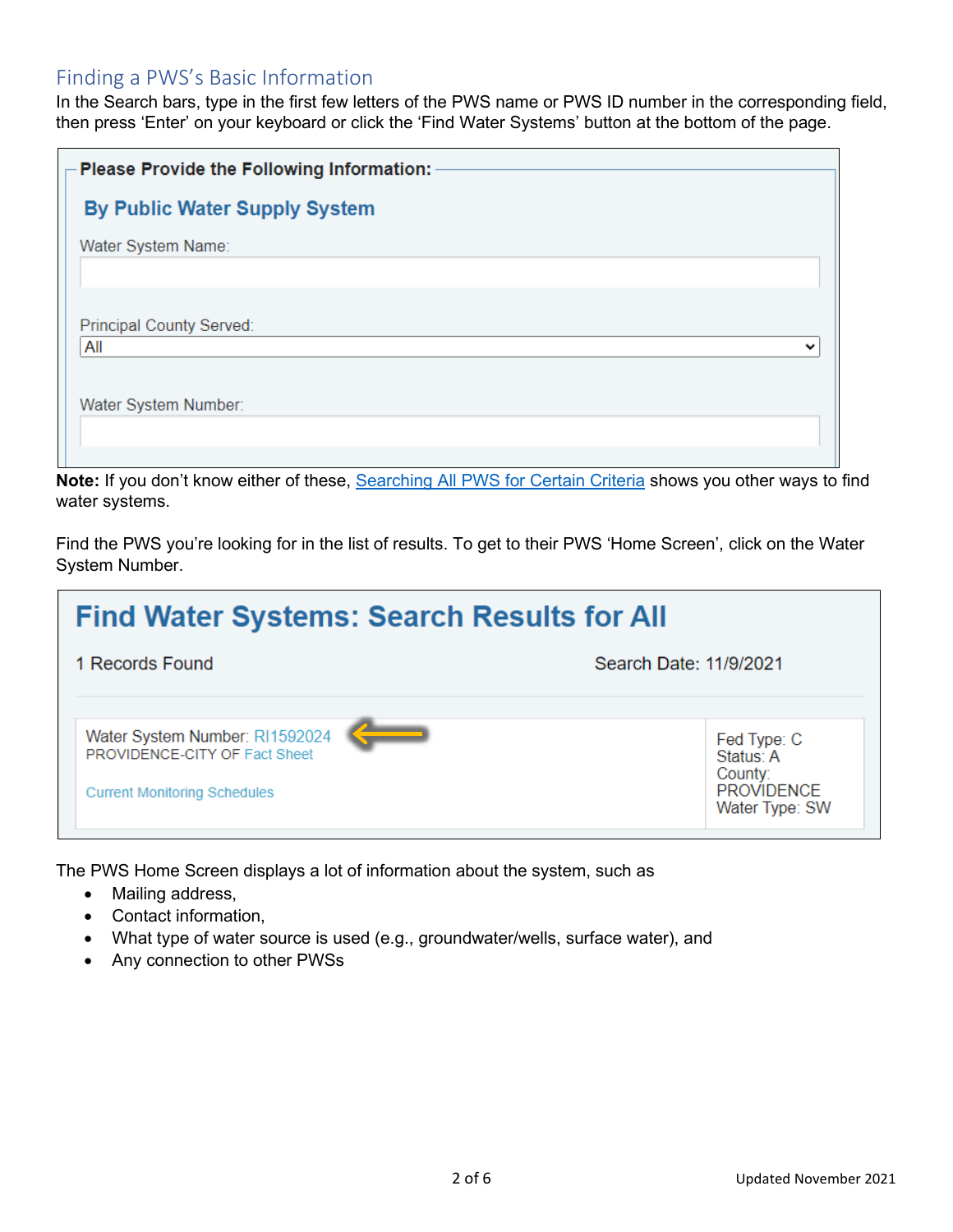| <b>County Map of RI</b>           |                             | <b>Water System Search</b>            |                                          |                        | <b>Help</b>                        |                     |
|-----------------------------------|-----------------------------|---------------------------------------|------------------------------------------|------------------------|------------------------------------|---------------------|
| <b>Water System Facilities</b>    |                             | <b>Violations</b> Enforcement Actions | <b>COLIFORM Sample Results</b>           |                        | <b>Lead &amp; Copper Summaries</b> |                     |
| <b>Sample Points</b>              | <b>Assistance Actions</b>   |                                       | <b>Recent Positive COLIFORM Results</b>  |                        | <b>Chlorine Summaries</b>          |                     |
| Sample Schedules / FANLs / Plans  | <b>Compliance Schedules</b> |                                       | <b>Other Chemical Results</b>            |                        | <b>Turbidity Summaries</b>         |                     |
| <b>Milestones</b>                 |                             | <b>TOC/Alkalinity Results</b>         | <b>Other Chemical Results by Analyte</b> |                        |                                    |                     |
| <b>COLIFORM Sample Summaries</b>  |                             | LRAA (TTHM/HAA5)                      | <b>Non-Coliform Sample Results</b>       |                        |                                    |                     |
|                                   |                             |                                       | <b>Ground Water Rule Sample Results</b>  |                        | <b>Long Term 2 Sample Results</b>  |                     |
|                                   |                             |                                       |                                          |                        |                                    |                     |
|                                   |                             |                                       | <b>Water System Detail Information</b>   |                        |                                    |                     |
| RT1592024<br>Water System No.:    |                             |                                       |                                          | Federal Type:          |                                    | $\mathbf C$         |
| Alternate State No.:<br>$T-4/D-4$ |                             |                                       |                                          |                        | <b>Federal Source:</b>             | <b>SW</b>           |
| Water System Name:                | PROVIDENCE-CITY OF          |                                       |                                          |                        | <b>System Status:</b>              | $\overline{A}$      |
| Principal County / City Served    |                             | PROVIDENCE / PROVIDENCE               |                                          |                        | <b>Activity Date:</b>              | 06-22-1983          |
| Local Name:<br>1592024            |                             |                                       |                                          |                        |                                    |                     |
|                                   |                             |                                       |                                          |                        |                                    |                     |
|                                   |                             |                                       | <b>Water System Contacts</b>             |                        |                                    |                     |
| <b>Type</b>                       |                             | <b>Contact</b>                        |                                          |                        | <b>Communication</b>               |                     |
|                                   |                             |                                       |                                          | <b>Electronic Type</b> |                                    | <b>Value</b>        |
|                                   |                             |                                       |                                          | <b>EMAIL</b> - Email   |                                    |                     |
| Water System Contact              |                             |                                       |                                          | <b>Phone Type</b>      |                                    | <b>Value</b>        |
|                                   |                             |                                       |                                          | <b>BUS</b> - Business  |                                    |                     |
|                                   |                             |                                       |                                          | FAX - Facsimile        |                                    |                     |
|                                   |                             |                                       |                                          |                        |                                    |                     |
| <b>Sources of Water</b>           |                             |                                       |                                          |                        |                                    |                     |
| <b>Name</b>                       |                             |                                       | <b>Type</b>                              | <b>Activity</b>        |                                    | <b>Availability</b> |
|                                   |                             |                                       | IN                                       | A                      |                                    | P                   |
|                                   |                             |                                       |                                          |                        |                                    |                     |
| <b>Source Water Percentages</b>   |                             |                                       |                                          |                        |                                    |                     |

Other information, such as violations, sampling points, or system facilities can be found in some of the yellow links at the top of the page.

**Note:** There is some information that doesn't appear for the public, such as the Sanitary Survey information. If you are a PWS administrator and need to access this, you'll need a username and password issued by the Center for Drinking Water Quality. To login, visit the Drinking Water Watch homepage and click on 'DWW' in the sidebar, then click 'Login' to reach the PWS login screen.

<span id="page-2-0"></span>

| <b>Drinking Water Quality</b><br><b>DWW</b> | <b>Drinking Water Watch</b>                                                                                                    |
|---------------------------------------------|--------------------------------------------------------------------------------------------------------------------------------|
| Water system<br>Login                       | $\mathop{\rule{0pt}{0pt}{\text{-}}}$ Please Provide the Following Information: $\cdot$<br><b>By Public Water Supply System</b> |
| <b>Advisories</b>                           | Water System Name:                                                                                                             |

# Finding a PWS's Monitoring Schedule

Repeat the first steps of this guide to search for the PWS. This time, instead of the ID number, click on the 'Current Monitoring Schedules' link below the system name.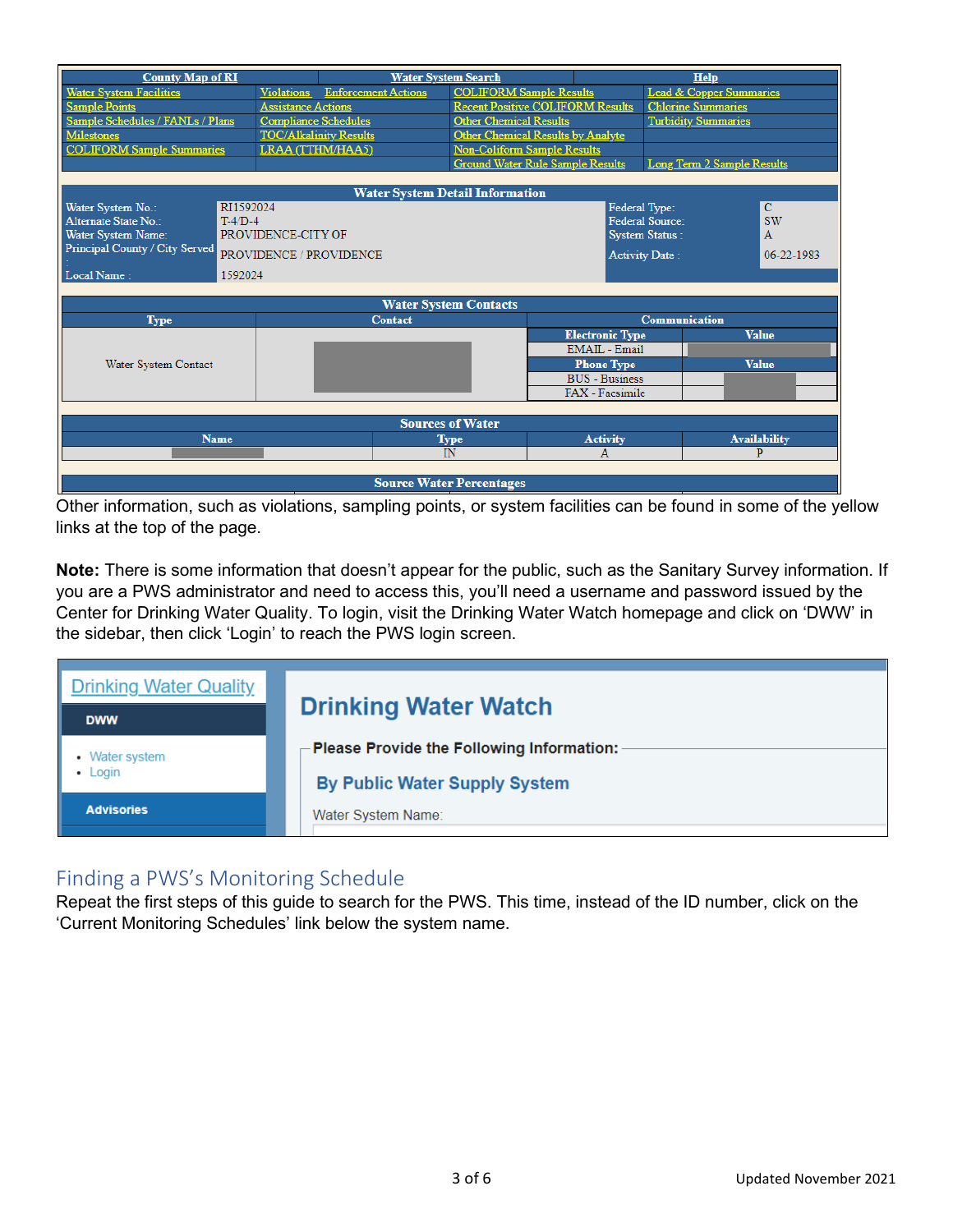#### **Find Water Systems: Search Results for All** 1 Records Found Search Date: 11/9/2021 Water System Number: RI1592024 Fed Type: C PROVIDENCE-CITY OF Fact Sheet Status: A County: **PROVIDENCE** Current Monitoring Schedules Water Type: SW

On the 'Monitoring Schedule' page, there will be tables outlines the PWS's sampling requirements (e.g., which type of samples must be taken, how often, how many, etc.). Codes and abbreviations are defined at the top of each table.

|                                                                                                                                                                                                                                                                                                                                                                                                                                                                        |                      |                            | <b>Sample Types</b>                     |                                  |                                                                                               |                        |                                |                                                            |
|------------------------------------------------------------------------------------------------------------------------------------------------------------------------------------------------------------------------------------------------------------------------------------------------------------------------------------------------------------------------------------------------------------------------------------------------------------------------|----------------------|----------------------------|-----------------------------------------|----------------------------------|-----------------------------------------------------------------------------------------------|------------------------|--------------------------------|------------------------------------------------------------|
|                                                                                                                                                                                                                                                                                                                                                                                                                                                                        |                      |                            |                                         |                                  | RT - Routine SP - Special TG - Triggered RP - Repeat CO - Confirmation TR - Temporary Routine |                        |                                |                                                            |
| Disclaimer:<br>This schedule represents required monitoring for the previous 90 days and the next 12 months. It may be updated after sample results are entered into the database. RIDOH<br>recommends that you review your approved monitoring plans and amendments thereto to verify the schedules shown here. Please contact 222-6867 or<br>DOH.RIDWQ@health.ri.gov for questions or discrepancies.<br><b>NOTE:</b><br>Special Sampling data is not included in DWW |                      |                            |                                         |                                  |                                                                                               |                        |                                |                                                            |
|                                                                                                                                                                                                                                                                                                                                                                                                                                                                        |                      |                            | <b>Coliform Sample Schedules</b>        |                                  |                                                                                               |                        |                                |                                                            |
| <b>Name</b>                                                                                                                                                                                                                                                                                                                                                                                                                                                            |                      |                            | <b>Begin/End Date</b>                   |                                  |                                                                                               | <b>Seasonal Period</b> |                                | <b>Requirements</b>                                        |
| DISTRIBUTION SYSTEM - DS001                                                                                                                                                                                                                                                                                                                                                                                                                                            |                      | 01-01-1991                 | Continuous                              |                                  |                                                                                               | $1/1 - 12/31$          |                                | 150 RT/MN                                                  |
|                                                                                                                                                                                                                                                                                                                                                                                                                                                                        |                      |                            | <b>SAMPLER'S NOTES</b>                  |                                  |                                                                                               |                        |                                |                                                            |
| <b>RP Coliform Schedules From</b>                                                                                                                                                                                                                                                                                                                                                                                                                                      | 圈                    | To                         | Œ                                       | <i><b>SEARCH</b></i>             |                                                                                               |                        |                                |                                                            |
|                                                                                                                                                                                                                                                                                                                                                                                                                                                                        |                      |                            | <b>Repeat Coliform Sample Schedules</b> |                                  |                                                                                               |                        |                                |                                                            |
| <b>Begin Date</b>                                                                                                                                                                                                                                                                                                                                                                                                                                                      |                      | <b>End Date</b>            |                                         |                                  | <b>Requirements</b>                                                                           |                        | <b>Original Sample ID/Date</b> |                                                            |
| 06-10-2021                                                                                                                                                                                                                                                                                                                                                                                                                                                             |                      | 06-11-2021                 |                                         |                                  | 3 RP/DL                                                                                       |                        |                                |                                                            |
| <b>Group Code</b><br><b>Frequency</b><br>$CDS-$<br>DBP-<br><b>VOC-Volatile</b><br>$3Y-$<br>SOC-Semivolatile <sub>IOC-Inorganic</sub><br>$6Y-Six$ Nine<br>MN-<br>OT-<br>$DI -$<br>$6M-Six$ YR-<br>Compliance<br>Three<br>Disinfection By Organic<br>Organic<br>Daily Monthly Quarterly Months Annual<br>Compounds<br>Decision<br>Years<br>Years<br>Years<br>Product<br>Compunds<br>Compounds<br>Support                                                                 |                      |                            |                                         |                                  |                                                                                               |                        |                                |                                                            |
|                                                                                                                                                                                                                                                                                                                                                                                                                                                                        |                      |                            | <b>Chemical Sample Schedules</b>        |                                  |                                                                                               |                        |                                |                                                            |
| <b>Begin Date</b><br><b>Facility</b><br><b>End Date</b>                                                                                                                                                                                                                                                                                                                                                                                                                | <b>Required Otr.</b> | <b>Recommended</b><br>Otr. | <b>Required</b><br><b>Frequency</b>     | <b>Required</b><br><b>Period</b> | <b>Analyte Group</b>                                                                          |                        |                                | <b>Comments</b>                                            |
| 08-01-2021<br><b>DS001</b><br>08-31-2021                                                                                                                                                                                                                                                                                                                                                                                                                               | 2/1<br>2/28          |                            | 12 RT/OT                                |                                  | CDBP - CDS FOR DBP                                                                            |                        |                                | Sample Month 2 (February, May,<br>August, November) Week 3 |

Here are a few schedule examples.

## Coliform

Coliform tables show **where** the samples must be from, for **how long**, in what **time period**, and **how often**.

| <b>Coliform Sample Schedules</b> |                          |                        |                  |  |  |  |
|----------------------------------|--------------------------|------------------------|------------------|--|--|--|
| Name                             | <b>Begin/End Date</b>    | <b>Seasonal Period</b> |                  |  |  |  |
| DISTRIBUTION SYSTEM - DS001      | 01-01-1991<br>Continuous | 12/31                  | <b>150 RT/MN</b> |  |  |  |

In this example, the samples must come from the distribution system; this sampling schedule has no end date ('Continuous'); sampling is done all year long; and 150 routine samples must be taken per month.

## **Other**

Tables for other sample types have a few more fields: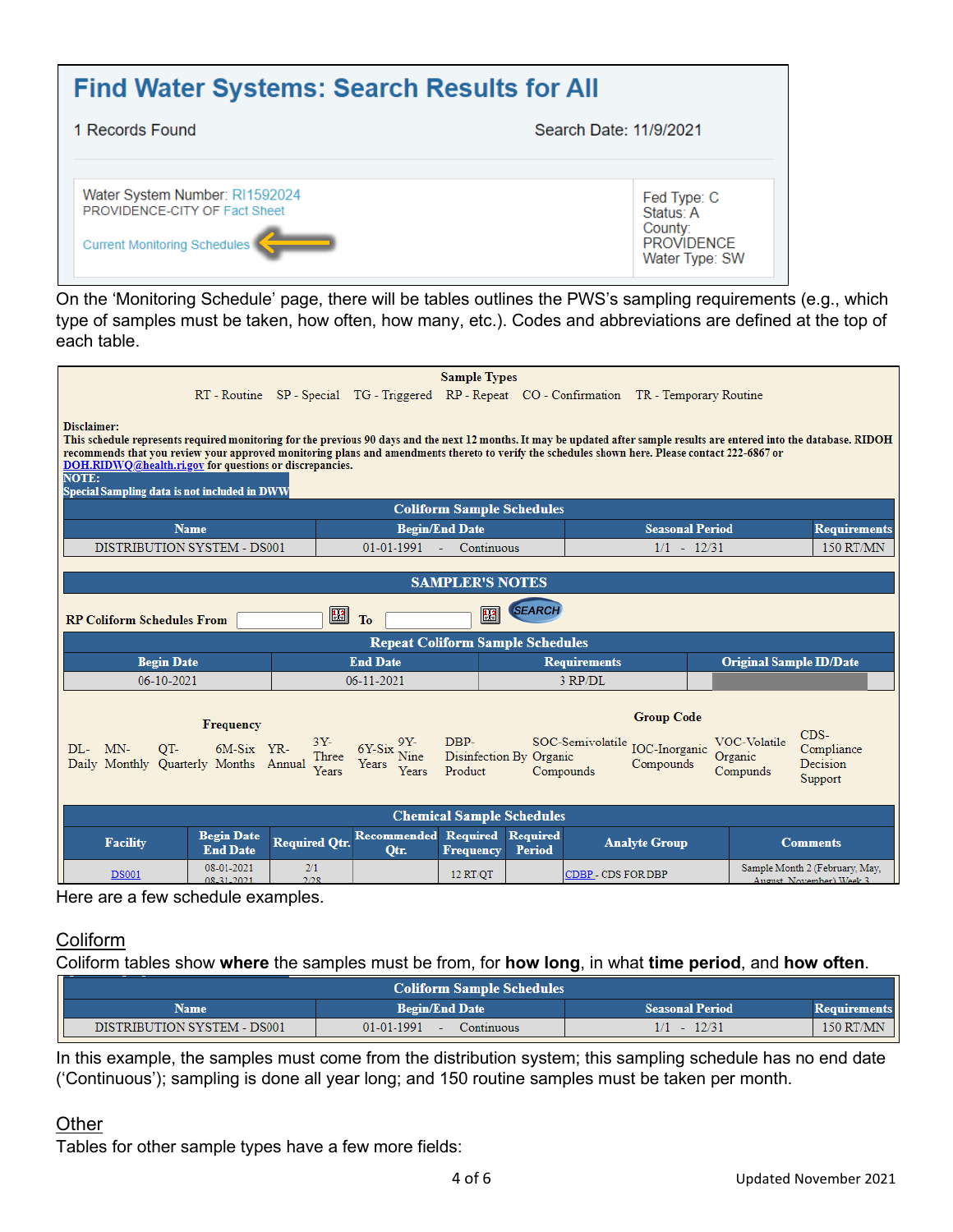- **Facility**—Where the samples must be taken from
- **Begin/End date**—How long the schedule is in effect
- **Required quarter and Recommended quarter**—The sampling timeframe for quarterly sampling
- **Required frequency**—How many samples must be taken in what span of time
- **Required period**—The sampling timeframe for sampling that is *not* quarterly (yearly, biannually, etc.)
- **Analyte group**—Which contaminant the samples are testing for

| <b>DS001</b> | 07-01-2021<br>12-31-2021 |  | 300 RT/6M | ICL90 - CDS FOR LEAD COPPER |  |
|--------------|--------------------------|--|-----------|-----------------------------|--|
| <b>DS001</b> | 07-01-2021<br>12-31-2021 |  | 300 RT/6M | CL90 - CDS FOR LEAD COPPER  |  |

In this example, the schedule is for Lead and Copper samples; they must come from the distribution system; this sampling schedule has no end date; and 100 routine samples must be taken every six months.

#### Sometimes there may be **comments** with more instructions for that schedule.

| <b>Chemical Sample Schedules</b> |                                      |                      |                                       |                  |               |                           |                                                            |
|----------------------------------|--------------------------------------|----------------------|---------------------------------------|------------------|---------------|---------------------------|------------------------------------------------------------|
| <b>Facility</b>                  | <b>Begin Date</b><br><b>End Date</b> | <b>Required Otr.</b> | Recommended Required Required<br>Otr. | <b>Frequency</b> | <b>Period</b> | <b>Analyte Group</b>      | <b>Comments</b>                                            |
| <b>DS001</b>                     | 08-01-2021<br>08-31-2021             | 2/1<br>2/28          |                                       | 12 RT/OT         |               | <b>CDBP - CDS FOR DBP</b> | Sample Month 2 (February, May,<br>August, November) Week 3 |

In this example, twelve quarterly samples must be taken for DBPs (disinfection byproducts). The comments specify the samples should be taken in the third week of the second month of each quarter.

**Note:** The monitoring schedules posted on Drinking Water Watch show required monitoring for the previous 90 days and the next 12 months. These schedules often update immediately after sample results are entered into the database. Any specific instructions for immediate or additional sampling given by RIDOH staff should be followed in addition to the sampling schedules in Drinking Water Watch. When in doubt or if you have questions about the monitoring schedules, contact the Center for Drinking Water Quality by emailing [DOH.RIDWQ@health.ri.gov](mailto:DOH.RIDWQ@health.ri.gov) or calling 401-222-6867.

## <span id="page-4-0"></span>Finding a PWS's Sample Results

Repeat the first step of this guide to go to the PWS Home Screen for the system you're looking for.

At the top of the page, there will be a list of yellow links. Click on the link that matches the contaminant that you're looking for.

| <b>County Map of RI</b>          |                                | <b>Water System Search</b>              | <b>Help</b>                        |
|----------------------------------|--------------------------------|-----------------------------------------|------------------------------------|
| <b>Water System Facilities</b>   | Violations Enforcement Actions | <b>COLIFORM Sample Results</b>          | <b>Lead &amp; Copper Summaries</b> |
| <b>Sample Points</b>             | <b>Assistance Actions</b>      | <b>Recent Positive COLIFORM Results</b> | <b>Chlorine Summaries</b>          |
| Sample Schedules / FANLs / Plans | Compliance Schedules           | <b>Other Chemical Results</b>           | <b>Turbidity Summaries</b>         |
| <b>Milestones</b>                | <b>TOC/Alkalinity Results</b>  | Other Chemical Results by Analyte       |                                    |
| <b>COLIFORM Sample Summaries</b> | LRAA (TTHM/HAA5)               | <b>Non-Coliform Sample Results</b>      |                                    |
|                                  |                                | <b>Ground Water Rule Sample Results</b> | <b>Long Term 2 Sample Results</b>  |

<span id="page-4-1"></span>For example, Total Coliform samples can be found in the link labeled 'COLIFORM Sample Results' in the third column.

# Searching All PWS for Certain Criteria

Drinking Water Watch can be used to perform two types of searches: PWS information and sample data. The first part of this guide showed how to find a specific PWS. Here are two more examples of search types:

## PWS

Use the first five lines on the page to narrow down the type of PWS you're looking for. Leave any fields you don't need blank. The results will match *all* the criteria used.